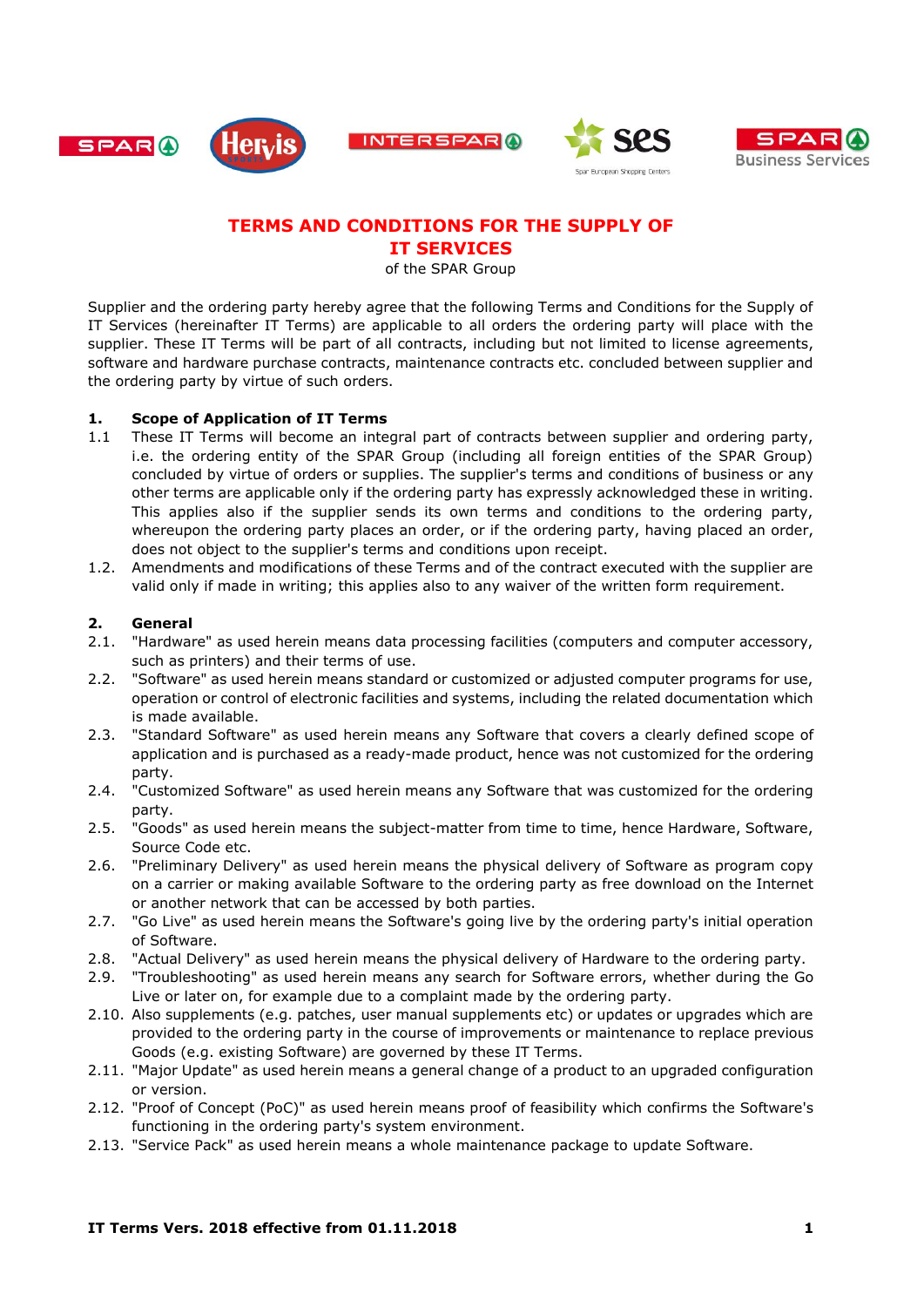- 2.14. The purchase of Software grants the ordering party an unlimited, non-exclusive (exploitation) right to use Software for its operations. The number of installations (number of servers, clients) depends on the number of workstations or users licensed pursuant to the license agreement. If the license agreement does not set a certain number of licenses, the ordering party and its affiliates may install the Software in any number.
- 2.15. The execution of a license agreement includes also updates that comprise adjustments to changes in legislation, upgrades and improvements of and additions to Software, unless these fundamentally change the original function of Software; updates are provided to the ordering party free of charge either as downloads on the Internet or any other network that the ordering party is able to access, or also on data carrier at the ordering party's request.

## <span id="page-1-3"></span>**3. Orders and Execution of Contract**

- <span id="page-1-0"></span>3.1. Orders are valid only if placed in writing. This form requirement is also fulfilled if orders are placed via fax, e-mail or in any other electronic form, whereby electronic messages need not contain the ordering party's signature.
- 3.2. Unless the supplier's written objections to an order are received by the ordering party immediately and at least within 5 business days from the order date in a form referred to in Section [3.1.](#page-1-0), the ordering party and supplier are deemed to have concluded a contract.

## **4. Energy Efficiency**

Supplier shall always evaluate the energy efficiency of all items not defined in more detail in the ordering party's purchase order, or mentioned alternatives, and products with the highest energy efficiency shall be preferred.

## **5. Delivery, Delivery Date, Delayed Delivery**

- 5.1. Deliveries shall be made to the address stated in the order form.
- 5.2. Supplier shall purchase adequate transport insurance at its own cost.
- 5.3. Each order shall be shipped based on a separate delivery note which shall state the order number and the ordering party's relevant contact person.
- 5.4. Partial deliveries are allowed only if expressly agreed in writing. In case of partial deliveries, the delivery note must contain the following notice: "Residual delivery on or before ...."; the specific date must be given and the delivery date stated in the order must not be exceeded; these dates are binding for the supplier. If a collective invoice is issued for partial deliveries, maturity and time for payment start on the invoice date, but not earlier than after receipt of the last partial delivery. The ordering party may reject partial deliveries that were either not agreed or are made at times other than the agreed delivery times even if the ordering party has already accepted one or several partial deliveries made pursuant to an order or deliveries outside agreed delivery times. The ordering party is not obliged to accept early deliveries.
- 5.5. The supplier delivers Software either as agreed with the ordering party (i) by providing the ordering party with a free copy of Software on machine readable carrier and a copy of the user documentation or (ii) making available Software on the Internet or on any other network accessible to the ordering party, and gives so notice to the ordering party. If agreed, Software may also be provided via webhosting, in which case the parties will conclude a corresponding hosting agreement.
- <span id="page-1-2"></span>5.6. Compliance with agreed delivery times or delivery dates depends on acceptance of the Goods at the delivery address ("delivery"). Compliance with times or dates for the delivery of Software depends

5.6.1 in case of Standard Software, on the date of Preliminary Delivery,

- 5.6.2 in case of Customized Software, on positive takeover by the ordering party in the form of a takeover certificate that is signed by both parties.
- <span id="page-1-1"></span>5.7. The ordering party may postpone delivery times or dates even after the conclusion of a contract by giving notice to the supplier. The supplier may not derive any claims whatsoever and the ordering party is not required to accept early deliveries.
- 5.8. If the supplier cannot meet the agreed date for delivery or takeover, it shall promptly advise the ordering party, giving the reasons for and the probable length of the delay. The supplier is liable to the ordering party in any case for any resulting disadvantages and losses. The ordering party is entitled to the rights described below already upon receipt of that notice (same rights as in case of already occurred delay in delivery).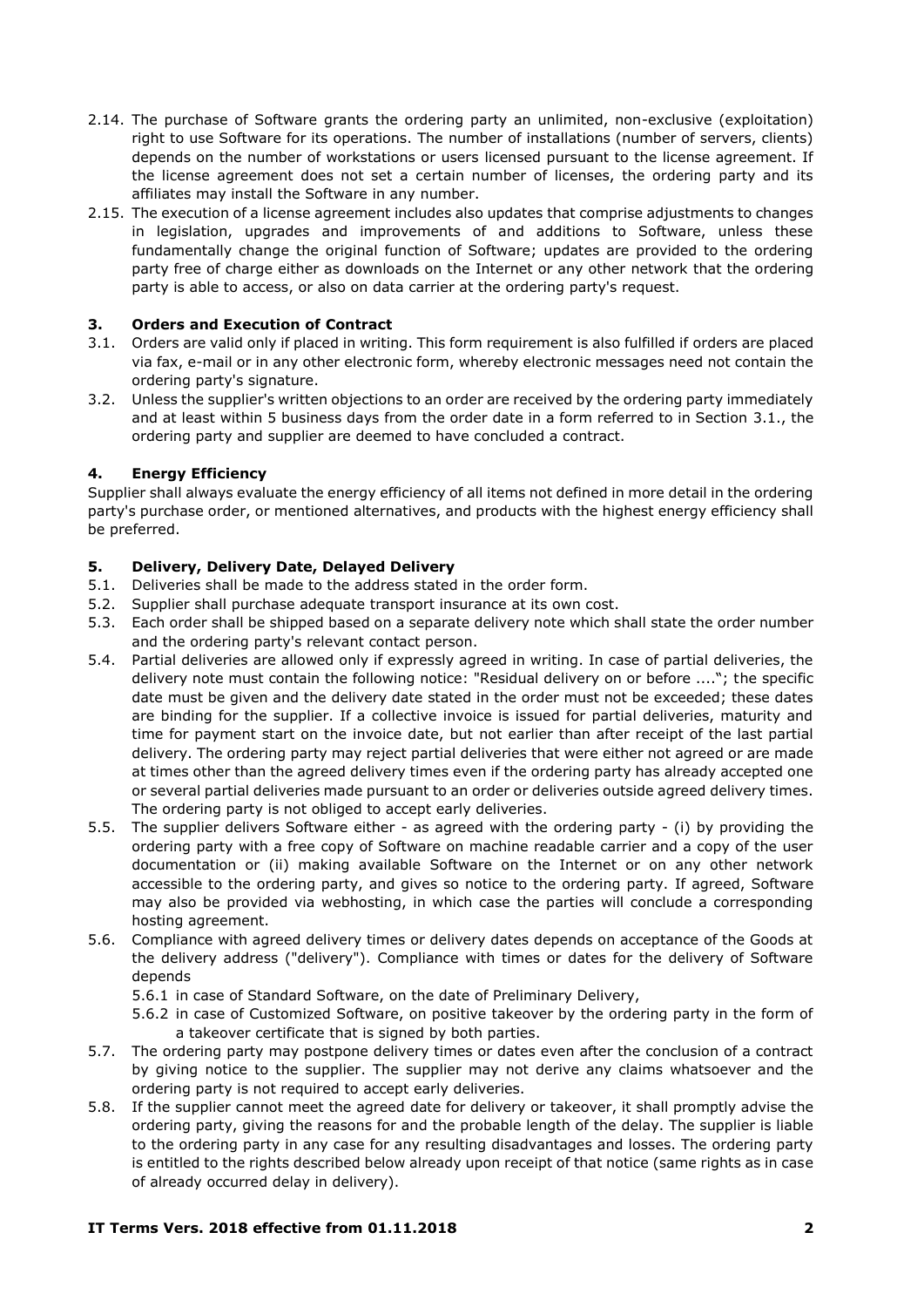- <span id="page-2-0"></span>5.9. In case of a delay in delivery, especially when a certain date has been agreed for delivery or takeover, the ordering party may withdraw from the contract without setting a grace period and may at its election assert the following claims or insist on service performance. The ordering party is entitled to those rights even if it does not immediately exercise its withdrawal right.
- 5.10. If the ordering party withdraws from the contract, it may source the ordered or the same goods from another supplier. The related extra costs shall be borne by the supplier.
- <span id="page-2-1"></span>5.11. If the supplier is in default, especially if the supplier does not meet a date for delivery or takeover, the ordering party, regardless of the supplier's fault, may seek a penalty of up to 3 % of the order sum for each day of default. In any case, seeking compensation for damage in excess of that amount is not excluded. The ordering party will determine the amount of the penalty based on the severity of the infringement. The supplier may nevertheless prove a lower damage. The order sum as the basis for determining the amount of the penalty shall be the agreed price, including value added tax. This default clause does not apply if the ordering party unilaterally changes the delivery date pursuant to Section [5.7.](#page-1-1)
- <span id="page-2-2"></span>5.12. Notwithstanding the above, the ordering party can still rely on the rights pursuant to Sections 918 et seq. of the Austrian Civil Code. The ordering party may also recover any loss in excess of liquidated damages, including lost profit or other drawbacks which the ordering party suffers, for example due to claims being asserted against the ordering party by third parties as a result of non-compliance with its obligations accepted towards such third parties. Disadvantages to be compensated include also frustrated expenses, for example for advertising of the Goods which cannot be (timely) offered due to the supplier's default, and costs arising from claims under competition law which are asserted towards the ordering party for these reasons.
- 5.13. Every shipment shall be accompanied by all necessary freight documents, such as customs documents, delivery notes, permits, certificates, guarantee certificates, etc ("Transport Documents"). The ordering party may reject shipments without attached Transport Documents. Should the supplier delivery the Goods to the ordering party by way of cross-border traffic, it guarantees that the Goods are lawfully imported, customs duties and taxes properly paid, and in accordance with all relevant standards and legal provisions, including but not limited to safety regulations. The supplier is liable for the completeness and correctness of the Transport Documents. The ordering party is not subject to any liability whatsoever, if the shipment was not delivered in the agreed form at the agreed place of performance due to incorrect or incomplete accompanying documentation. In those cases, the ordering party may withdraw from the contract pursuant to Section [5.9.](#page-2-0)
- 5.14. The appointment of a subcontractor shall require the ordering party's written consent. In case of subcontracting, the supplier shall solely and exclusively be responsible for the provision of the services and compliance with the contractual obligations toward the ordering party. Subcontractors will act as vicarious agents (Section 1313a of the Austrian Civil Code) of the supplier.

## **6. Place of Performance and Transfer of Risk**

- 6.1. As a matter of principle, the place of performance for the supplier's obligations shall be the delivery address. Software, however, is governed by Section [5.6.](#page-1-2)
- 6.2. The risk will transfer only with delivery and takeover of the Goods at the place of performance; as far as Standard Software is concerned, the risk will transfer with the Go Live or in case of Customized Software with positive takeover by the ordering party in the form of a takeover certificate signed by both parties, and, in any event, within 6 months after Preliminary Delivery. Any change by supplier of the place of performance shall require the ordering party's express written consent. The risk of transport shall exclusively be borne by the supplier.

#### **7. Prices, Invoicing and Payment**

- 7.1. Unless otherwise stated, the prices stated in the order are in Euros, exclusive of VAT, and inclusive of handling fee, packaging, transport, transport insurance and customs clearance, and other taxes imposed on the Goods.
- 7.2. Increases in prices due to fluctuations of exchange rates are always payable by the supplier.
- 7.3. The time for payment is 45 days net, unless otherwise agreed in the order. The invoice must be sent to the invoice address (stating the delivery address) indicated in the order. Each order shall be shipped by virtue of a separate invoice. The invoice shall contain the delivery address, the order number and any other details prescribed by law, such as a reference to the provisions of Article 28, Part E, paragraph 3 of the Sixth EC Directive in case of triangular operations. Maturity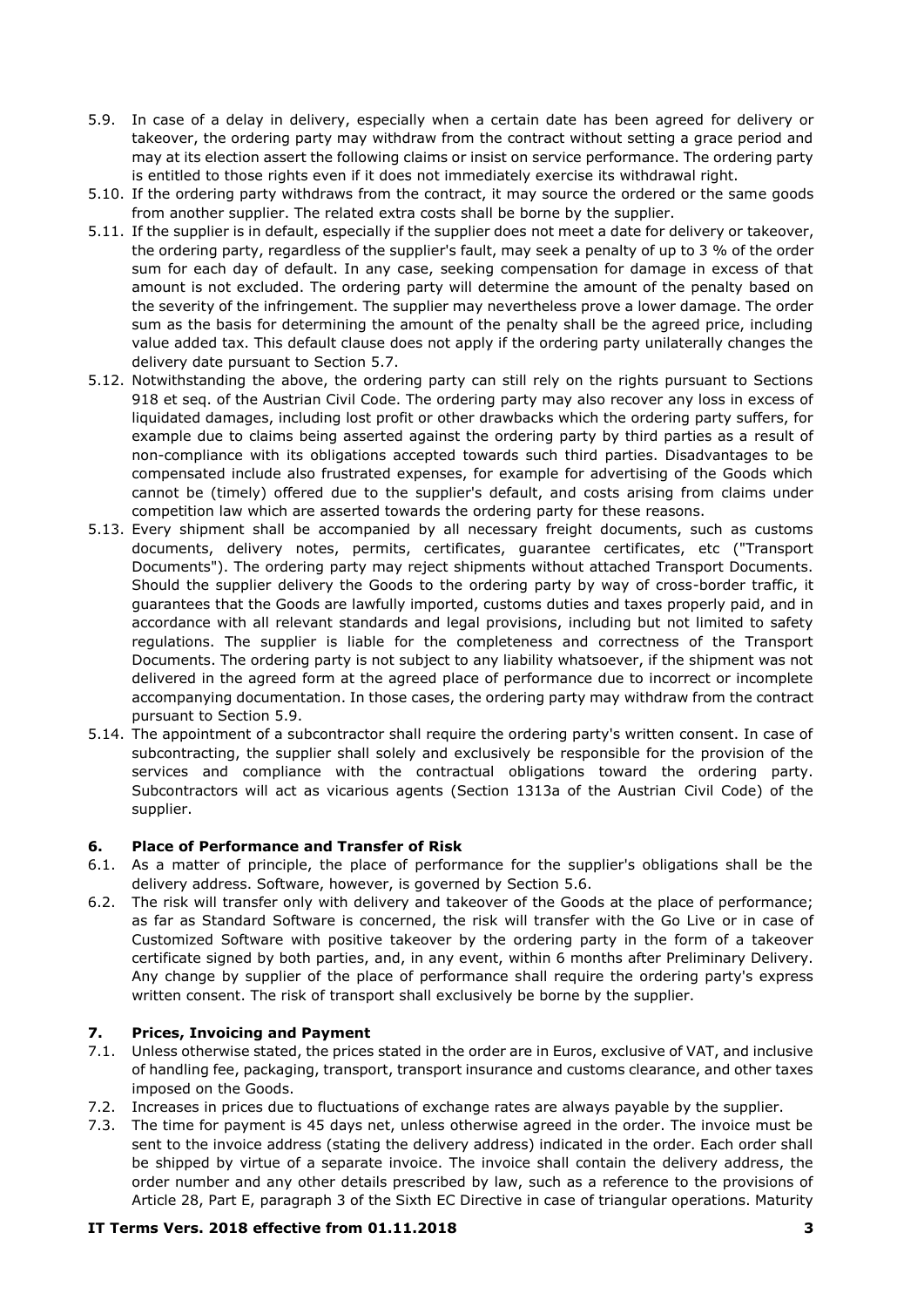and commencement of the payment term are not triggered if that information is incomplete or missing. Furthermore, in case of software agreements, the invoice must state the duration of an agreed maintenance agreement. Whenever licenses are granted for a limited period of time, the duration of a license must be stated.

7.4. Monetary receivables of the ordering party towards the supplier are subject to 12% default interest.

# <span id="page-3-0"></span>**8. Warranties and Guarantees, Property Rights and Product Liability**

- The supplier warrants that the Hardware is in conformity with the contract pursuant to Sections 922 and 923 of the Civil Code. The statutory presumption period pursuant to Section 924 of the Austrian Civil Code is extended to 24 months.
- 8.2. The ordering party will inspect the Hardware within 5 business days after receipt only as to whether it is identical with the ordered Goods, as to volume and externally immediately visible flaws or damage; Software is governed by the provisions of Section [10.1.](#page-4-0) Furthermore, the ordering party is released from the obligation to inspect the Goods and to give notice of flaws pursuant to Section 377 of the Austrian Companies Code (UGB).
- 8.3. The warranty period for Hardware commences on the date of Actual Delivery; the warranty period for Standard Software commences with the Go Live or for Customized Software with positive takeover by the ordering party in the form of a takeover certificate signed by both parties. Each Major Update will trigger a new warranty period.
- 8.4. In case of purchase of Software, the supplier warrants that Software is fully operational and is fully operational in the ordering party's system environment.
- 8.5. The supplier guarantees state-of-the-art information security in all its products and services, at least, however, the measures listed in the "General Security Measures" manual (including the measures listed in the "Secure Coding Guidelines" and the measures according to the "indispensable baseline security requirements for the procurement of secure ICT products and services" issued by the European Union Agency for Network and Information Security (ENISA). In case of a "purchase" of products, this obligation is confined to the time of purchase. Where maintenance agreements were concluded, the supplier shall regularly check and adjust the "stateof-the art" at appropriate intervals.
- 8.6. The supplier shall compensate all costs and disadvantages the ordering party has incurred due to the supplied Goods being flawed, regardless of fault, if any. This includes, for example, indemnification of the ordering party for all claims asserted by third parties due to the flawed condition of the Goods, the costs of necessary subsequent inspections of other Goods on stock, return shipments, inspections, appraisals, extra costs of sourcing replacements, costs for enforcing rights, expert fees, etc.
- 8.7. In case of compensation deliveries, the supplier shall also take back flawed Goods at its own cost and expense.
- 8.8. Should the ordering party's Software require Troubleshooting and should any such measure require more than three business days, the supplier is required to provide a sufficient number of its own staff free of charge. If the supplier's own staff in cooperation with the staff provided by the ordering party (see Section [10.310.2.](#page-5-0)) not be able to eliminate the Software error within 21 days, the ordering party may withdraw from the contract, notwithstanding other provisions in these IT Terms.
- 8.9. The supplier shall also hold harmless and indemnify the ordering party if claims are asserted towards the ordering party due to the flawed nature of a product delivered or marketed by it (e.g. by virtue of product liability or breach of other provisions).
- 8.10. The supplier guarantees that the supplied Goods, including but not limited to the labelling of the Goods, are/is in conformity with all national and European laws and the legal provisions of the final country of destination according to the order and that the Software supplied can be used in a manner which ensures that the ordering party can fulfil all obligations under the General Data Protection Regulation. Furthermore, the supplier guarantees that the delivered Goods are free and clear of third-party property rights (such as patents, trademarks, design or copyrights). If the Goods are branded, the supplier guarantees that the delivered Goods are genuine and are put into circulation in the EEA either by the proprietor of the trademark which is used for the Goods and/or under which it is sold or with the consent of that trademark proprietor. Notwithstanding the above, the supplier also warrants that the putting into circulation and distribution of the Goods with the trade mark is legally admissible without any qualification in Austria or in the final country of destination pursuant to the order.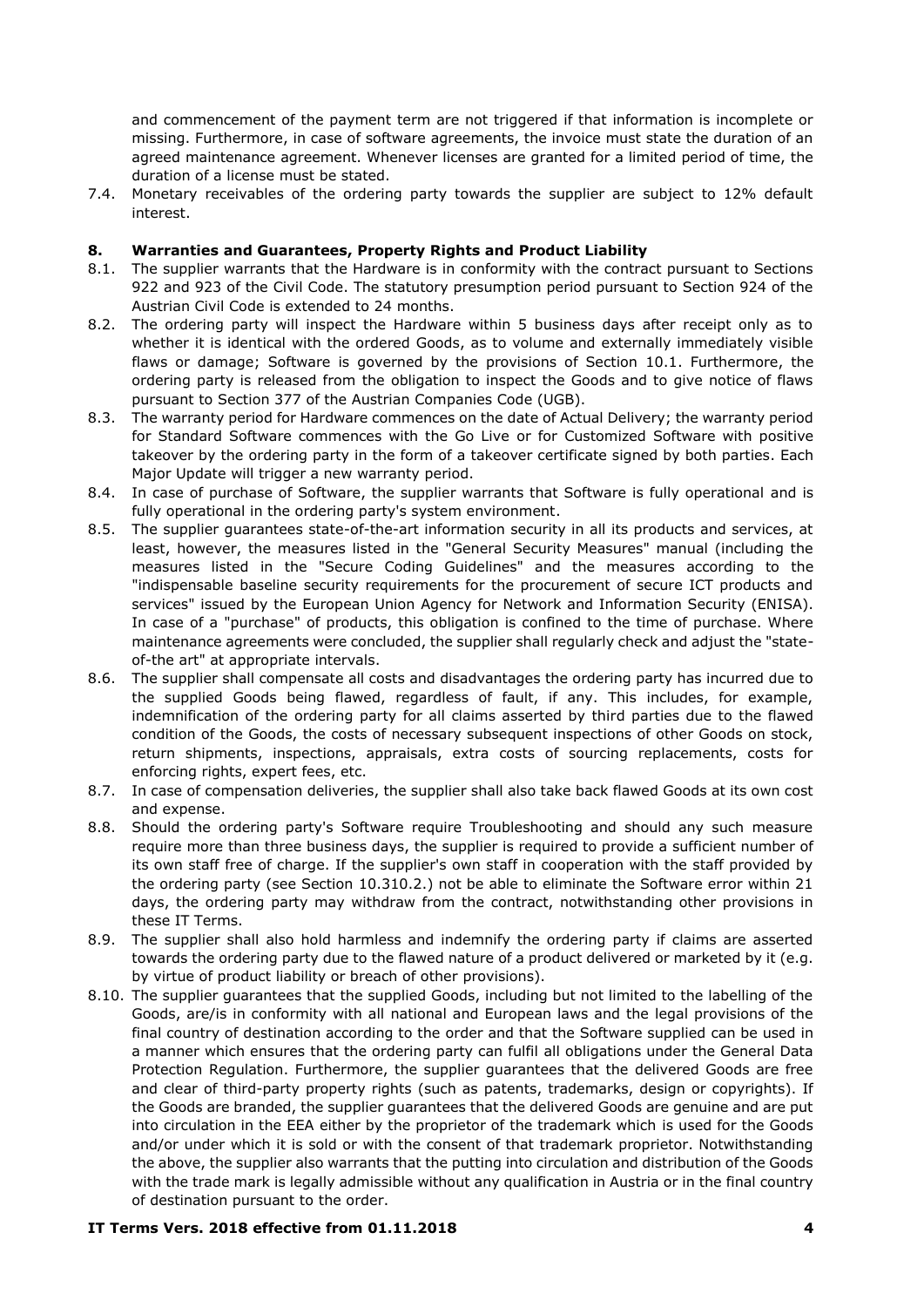- 8.11. The supplier, except a non-Austrian supplier, hereby confirms in respect of its entire scope of business with the ordering party to participate in a collection and disposal system within the meaning of the Austrian Ordinance Regulating the Handling of Waste Electrical Equipment and simultaneously confirms in connection with the collection, disposal and recycling of waste electrical equipment in the context of all Goods delivered to the ordering party that it will fulfil the ordering party's resulting obligations as distributor or final distributor or producer.
- 8.12. Notwithstanding other or further rights, the supplier undertakes to hold harmless and indemnify the ordering party for and against any losses and disadvantages arising from the non-applicability of the above guarantees, and to compensate the ordering party for all costs and consequential damage of whatever nature resulting from an even partial non-applicability of the above guarantees, including for and against claims of the trademark proprietor or other third parties. This obligation of the supplier includes also reimbursement of fines imposed upon the ordering party's officers or employees or its customers due to the flawed condition or improper labelling of the Goods; the related payments shall be made to the ordering party if the ordering party pays compensation to the injured party(parties), or otherwise to the injured parties themselves.
- 8.13. The provisions of Section [8.](#page-3-0) do not affect other or further rights the ordering party can assert towards the supplier by virtue of the law or another agreement with the supplier.
- 8.14. The ordering party may copy Software for its archives and as data backup. If Software contains a copyright notice, that notice will also be affixed to copies.
- 8.15. Unless otherwise agreed, the supplier will provide free training upon request and provide advisory services regarding the installation, use and application of Software to allow an optimal application of delivered Software. The supplier will make available to the ordering party free written user documentation (e.g. a user manual) in the ordering party's national language, but at least in English.

## **9. Assignment of Claims and Set-off, Transfer Pricing Clause**

- 9.1. The supplier may assign its claims against the ordering party. The supplier shall notify the ordering party of its intention to assign claims at least 12 weeks prior to any assignment, failing which Sections [5.11.](#page-2-1) and [5.12.](#page-2-2) will apply by analogy. In derogation of Section [3.](#page-1-3), that notice and the assignment notice itself shall be sent by registered mail to the ordering party's management at the Company's address; the date of the postmark is relevant. Any other form of notice, including but not limited to notes on invoices, etc. is not permitted. In case of assignments, a service fee (to cover a higher level of administrative effort) at a rate of one ‰ of the claim assigned or to be assigned, plus VAT, and at least an amount of EUR 100.00 plus VAT is payable. At the ordering party's election, that service fee may be applied towards any claim of the supplier from receipt of the notice on the intended assignment or receipt of the assignment notice, notwithstanding the ordering party's rights pursuant to the second sentence. Notwithstanding and in addition to the above, the supplier expressly acknowledges that the assignment of claims as described above might affect the credit exposure of the ordering party or of the members of the SPAR Group. In case of the assignment of claims, the supplier will therefore accept any disadvantages which the ordering party and also other members of the SPAR Group may suffer. The parties expressly agree that a written confirmation of the banks concerned will constitute sufficient proof of any such disadvantage. The supplier shall be obliged to prove the non-existence of damage.
- 9.2. The ordering party may set-off the supplier's claims not only against its own claims against the supplier, but also against claims of its affiliated companies (pursuant to Section 15 Stock Corporation Act, Section 115 Limited Liability Companies Act).
- 9.3. Any set-off of the supplier's claims against the ordering party's claims is inadmissible and invalid without the ordering party's express written consent.

#### **10. Ordering Party's Obligation to Cooperate**

<span id="page-4-0"></span>10.1. Prior to using Software, the ordering party will test and examine Software as to whether it is free from flaws and fit for application in the existing hardware and software configuration. For this purpose, the supplier will allow the ordering party to conduct free acceptance tests at the ordering party's request. Should the ordering party thereby discover any Software deficiencies, these deficiencies shall be recorded in the acceptance report which shall be drawn up and signed upon acceptance by both parties; the ordering party will list errors and deficiencies by severity, with those errors and deficiencies which in the ordering party's opinion are most significant being recorded first. In case of significant errors and deficiencies, the ordering party may refuse to accept Software or customized software.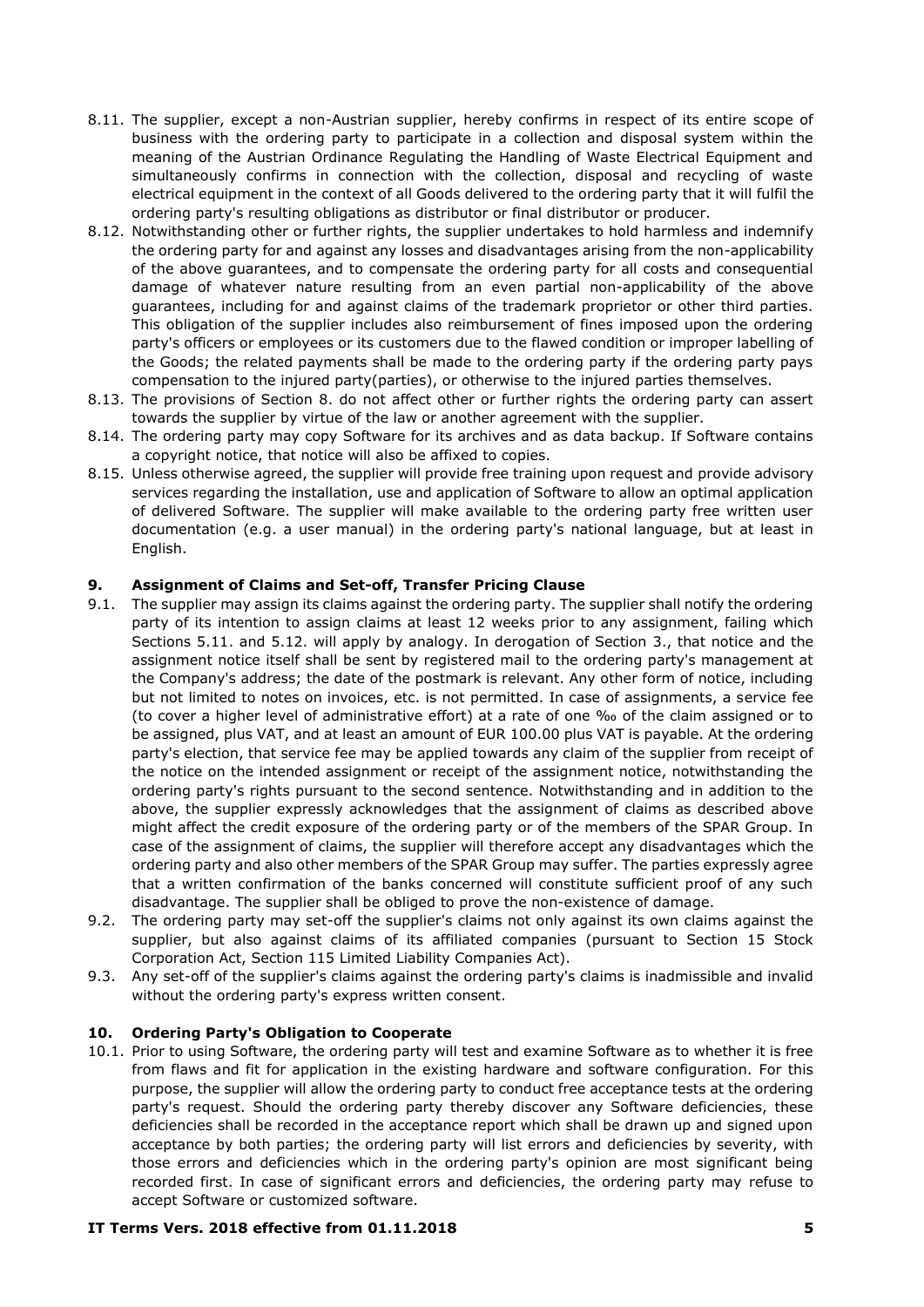- 10.2. The supplier will make available to the ordering party instructions for the installation and operation of the ordered Goods; this applies also to updates or Major Updates. The ordering party is not obliged to inform itself about current instructions.
- <span id="page-5-0"></span>10.3. Should supplier services other than the provision of the ordered Goods be necessary, the ordering party will cooperate by making available not more than one employee and, if necessary, office space and telecommunications facilities. Should further employees of the ordering party be necessary, the number of necessary employees shall be timely agreed with the ordering party in advance, failing which the ordering party will make those individuals available - if possible - only against separate charge. The supplier ensures compliance with all labour regulations and will hold harmless and indemnify the ordering party in this respect.
- 10.4. The ordering party will grant access to the subject-matter of a contract, including but not limited to Software, at the ordering party's election either directly and/or via remote data transfer, for the purpose of Troubleshooting and error fixing. The ordering party will provide information for that purpose by allowing the supplier to inspect those books and records which concern Hardware and Software. Any dial-up costs arising in connection with remote data transfer shall be borne by the supplier. The ordering party grants access to the business premises as agreed.
- 10.5. The ordering party will take adequate precautions in case that Software should not or only partly work properly, especially by making regular data back-ups and testing the data processing results.

## **11. Confidentiality**

- 11.1. The parties undertake to keep confidential for an indefinite period of time any confidential information and business secrets of the respective other party obtained in connection with the contract negotiations and the consummation of the contract and to use these only for the consummation of the contract. Besides the respect subject-matter of a contract, the ordering party's business secrets include also the services provided according to these IT Terms and any knowledge obtained through remote access.
- 11.2. The supplier will make available the Goods and confidential information to its employees and other third parties only if this is necessary to exercise its utilization rights granted to it. In the course of performing the contract, either party shall ensure compliance by its employees with the relevant laws, including but not limited to data protection laws. The parties undertake to require individuals entrusted with the consummation of the contract to accept corresponding obligations. These obligations do not refer to information which is already known to a party or is already public domain when that party becomes aware of it or has become public domain later on without any action and infringement of that party. These obligations do not apply towards authorities or courts, unless there is a statutory right to refuse disclosure.
- 11.3. Affiliated companies of the ordering party, as defined in Section 15 of the Austrian Stock Corporation Act, are not "third parties, although information may be exchanged only on a "need to know" basis.

#### **12. Data Privacy**

- 12.1. The supplier guarantees to process any personal data disclosed to it only in accordance with the EU General Data Protection Regulation ("GDPR") and to protect the rights of data subjects. Where the supplier processes personal data as processor on behalf of SPAR, the following will apply:
	- 12.1.1. The subject-matter, the duration of the processing, the nature and purpose of the processing, the type of personal data and categories of data subjects are disclosed in the purchase order.
	- 12.1.2. The supplier undertakes to process personal data only within the scope of the relevant contract and for the fulfilment of the purpose of the contract. Any data transmitted or provided to the supplier may be stored and processed only in the European Union.
	- 12.1.3. The supplier undertakes to process personal data only on an instruction of the ordering party. The supplier will immediately inform the ordering party if the supplier believes that any instruction infringes the GDPR or any other laws. The supplier will erase all data after conclusion of the processing operations. Prior to erasure, the supplier will offer the ordering party to return data in a format which the ordering party is able to read.
	- 12.1.4. The supplier will implement all data security measures prescribed in Art 32 GDPR.
	- 12.1.5. Notwithstanding other agreements, the supplier will appoint other processors only with the ordering party's prior consent. The supplier will transfer to any other supplier all data protection obligations the suppler has accepted vis-à-vis the ordering party.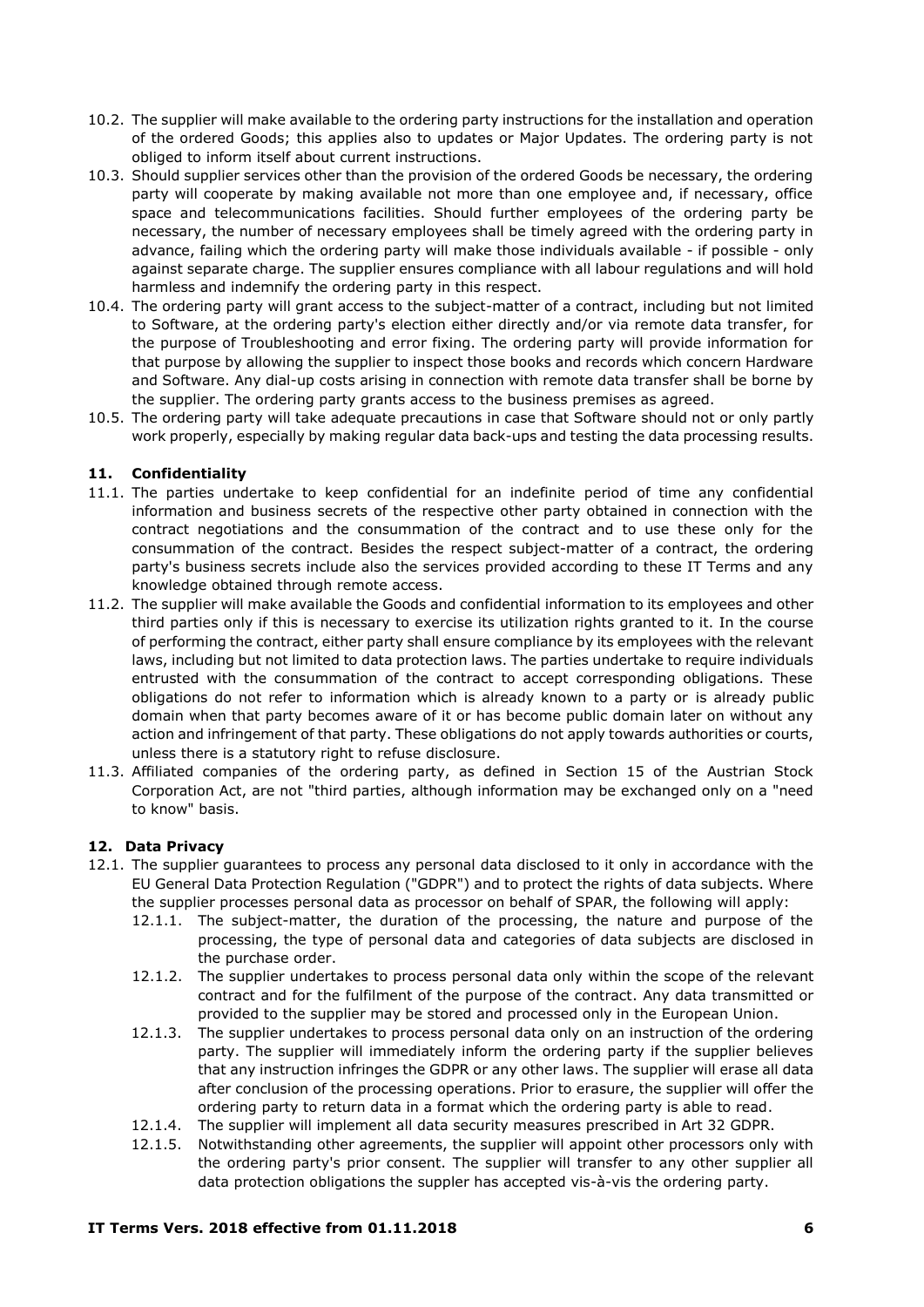- 12.1.6. The supplier will implement appropriate technical and organizational measures to assist the ordering party in the fulfilment of its data protection obligations, including the obligation to respond to requests to exercise certain rights of the data subjects and the compliance with the obligations mentioned in Articles 32 to 36 GDPR to ensure the security of personal data.
- 12.1.7. The supplier makes available to the ordering party any information to prove the compliance with the above obligations and takes part in inspections conducted by the ordering party or by any other person appointed by the ordering party.
- 12.1.8. Furthermore, the supplier declares in a legally binding way that those persons who have access to the ordering party's data were obliged to protect the data secrecy. This confidentiality obligation shall especially survive also after termination of the employee's activities and his/her resignation from the supplier's business. The confidentiality obligation applies also to data of legal entities and commercial partnerships.
- 12.1.9. Any processing agreement the parties have concluded according to Article 28 GDPR will not be affected by these provisions.
- 12.2. In case of a breach of this Section 12., the ordering party is entitled to seek a penalty equal to 10% of the (gross) annual order value, and at least to EUR 50,000 (notwithstanding the supplier's fault), notwithstanding the right to recover any damage in excess of that amount.

## **13. Termination and Cancellation of Contract**

- 13.1 The ordering party may prematurely terminate all contracts (license agreement, Hardware agreement, Software agreement, maintenance agreement etc) by registered letter for good cause, due to which the ordering party cannot reasonably be expected to continue a contract.
- 13.2 Events of good cause entitling the ordering party to give premature notice of termination include, but are not limited to the following:
	- (i) the supplier does not take corrective action within a reasonable time limit to rectify major deficiencies or significant defects of the subject-matter;
	- (ii) the supplier breaches the confidentiality obligation;
	- (iii) the supplier is insolvent, or judicial or non-judicial insolvency proceedings are initiated in Austria or abroad in respect of a significant portion of supplier's assets. In that case, the ordering party may cancel the non-performed portion of a contract;
	- (iv) the delivered Goods cannot be used in accordance with GDPR or national data protection laws or the supplier's services otherwise infringe applicable data protection laws.

## **14. Liability**

- 14.1 The supplier will pay damages on the basis of the legal provisions in all cases of contractual and non-contractual liability. Liability cannot be confined simply to intent and gross negligence. Liability is not limited to a certain amount either.
- 14.2 The supplier warrants that it lawfully sells and re-sells the Goods and that it holds authorizations, if any (including but not limited to licenses).

## **15. Use of Business Identifiers**

All business identifiers of the ordering party (brands and non-registered signs) may be used only with the ordering party's express prior written consent; this applies in particular to naming the ordering party as a reference customer of the supplier.

## **16. Governing Law and Place of Jurisdiction**

- <span id="page-6-0"></span>16.1 The contractual relationship between supplier and ordering party, including but not limited to an assessment whether such a relationship exists, and these IT Terms shall exclusively be governed by and construed in accordance with the laws of Austria. The UN Convention on the International Sale of Goods (CISG) shall not apply.
- 16.2 All disputes arising out of or in connection with contracts concluded between supplier and ordering party, as well as disputes on the conclusion thereof, shall exclusively be subject to the court in the City of Salzburg which has subject-matter jurisdiction. However, the ordering party may also sue the supplier at the supplier's general venue.

## **17. Corporate Compliance**

17.1 The supplier undertakes to comply at all times with all applicable European and national legal provisions and standards. Therefore, the supplier is especially obliged to do the following: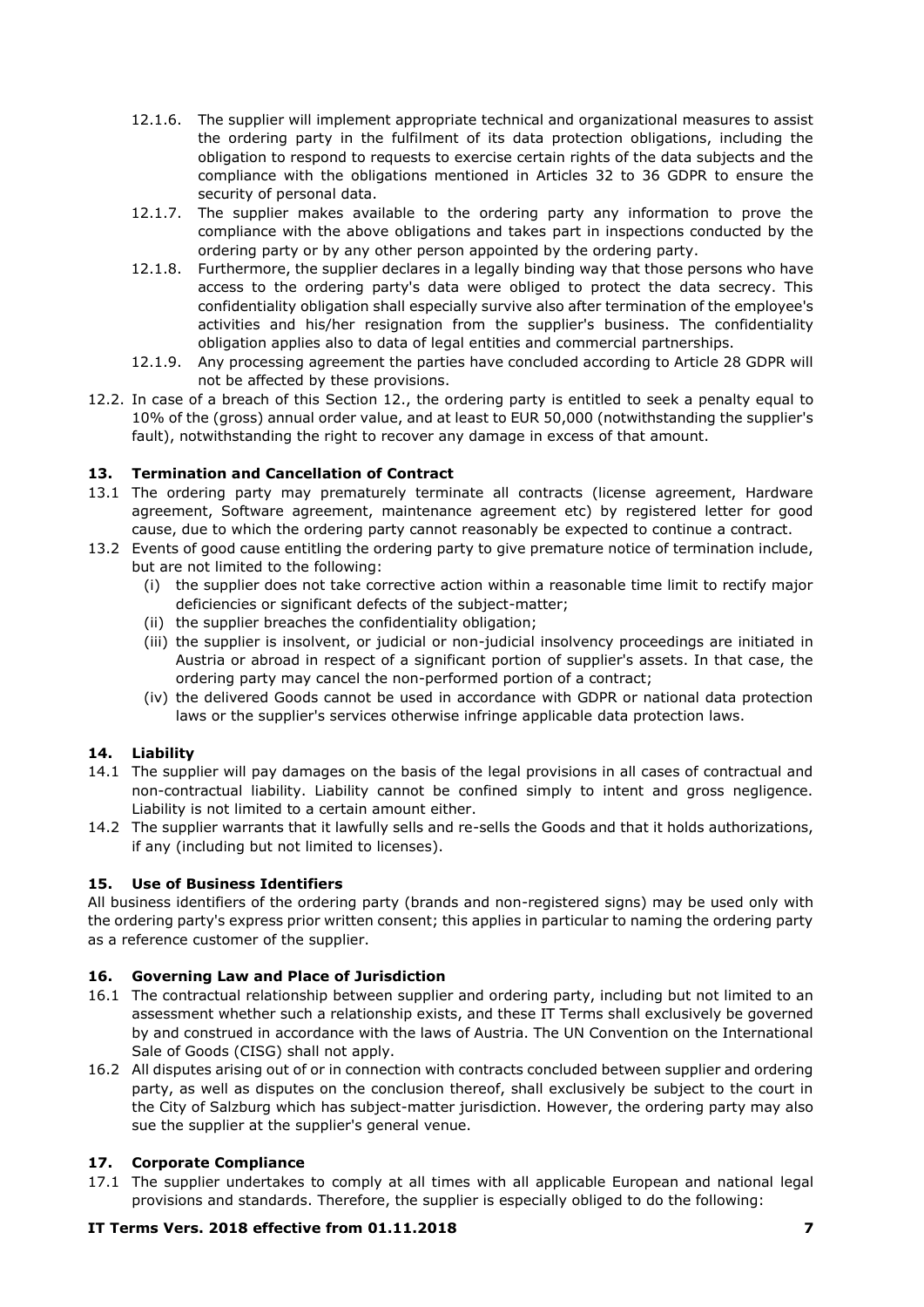- 17.2 The supplier undertakes to prevent corruption and bribery. The supplier may therefore neither offer, nor promise or guarantee through its employees, its management or third parties any money or services in money's worth (expensive gifts, invitations etc) to the ordering party's employees or management or related persons (relatives etc) ("prohibition of corruption").
- 17.3 In case of any breach of that prohibition of corruption, the ordering party may send a prior written warning letter and immediately terminate all existing contracts without notice. No prior warning is necessary in case of serious violations.
- 17.4 The supplier undertakes to comply with European and national anti-trust provisions and to take all necessary and appropriate measures to prevent any infringement of anti-trust provisions by its employees and vicarious agents.
- 17.5 In case the supplier, its employees, vicarious agents or any third parties contracted by the supplier repeatedly breach anti-trust provisions, the ordering party may prematurely and immediately terminate all contracts with the supplier for good cause without compliance with periods and/or dates of notice. In case any breach of anti-trust provisions is a breach of a so-called hard-core restriction pursuant to Section 4 of the Vertical Block Exemption Regulation or Part III.3 and III.4. of the Guidelines on Vertical Restraints, the ordering party may immediately terminate all contracts with the supplier for good cause on the first breach and also without prior written notice and without compliance with periods and/or dates of notice.
- 17.6 The supplier undertakes to comply with European and national data protection laws and to take all necessary and appropriate measures to avoid any unlawful conduct of its employees and vicarious agents in violation of data protection laws. The supplier guarantees to maintain an integrated data protection and information security management system and to have fully implemented the GDPR.

## **18. Special Provisions for License Checks**

- 18.1 The supplier shall notify the ordering party of license checks by virtue of separate agreements such a license agreements with at least 4 weeks' written notice prior to an actual license check; Section [10.3.](#page-5-0) governs local license checks at the ordering party's premises.
- 18.2 If the license check is not performed by way of self-disclosure by the supplier or by the supplier itself, the license check shall be performed by an independent auditor of an internationally recognized auditing firm who is subject to a confidentiality obligation. Furthermore, the independent auditor shall assure in writing that the check does not constitute or create any conflict of interest. On the occasion of the announcement of a license check, the ordering party may request the supplier or third parties instructed by the supplier to sign a corresponding nondisclosure statement.
- 18.3 Unless contractually agreed otherwise, a license check is permitted not more than once per contract year.

## **19. Special Provisions for Maintenance and Support**

- 19.1 The supplier undertakes to guarantee technical support for the Software products for at least 3 years from delivery of Hardware or, in case of Software, from positive takeover by the ordering party. Furthermore, the supplier guarantees that the Software products are operable also without Update 5 years from the contract signing date in a stable environment (same basic systems).
- 19.2 The supplier undertakes that spare parts will be available for Hardware products over a period of at least 5 years from the last date on which a Hardware product was ordered. The supplier shall also ensure that a comparable successor Product is available in case any of the Products are phased out. A phase-out must be notified at least 6 months prior to the phase-out date.
- 19.3 Technical support and Software updates (including Major Updates) will be governed, if appropriate, by a separate maintenance agreement. Not more than one maintenance fee per year is charged for all maintenance services. No further costs are payable by the ordering party regardless of whether the ordering party downloads updates or Service Packs from the Internet or whether these are provided on carriers. The supplier may not increase the agreed maintenance fee for any reason whatsoever; however, the supplier may adjust it to reflect an increase in the Consumer Price Index (CPI 2010 or any official subsequent index). The annual maintenance fee includes in any event on-site maintenance services. The maintenance fee is a flat-rate price which includes travel expenses and personnel expenses.
- 19.4 The maintenance agreement may be terminated by the ordering party at any time with two months' notice, unless the maintenance agreement provides otherwise. A maintenance agreement is automatically renewed by one year, unless it is terminated by the ordering party in writing.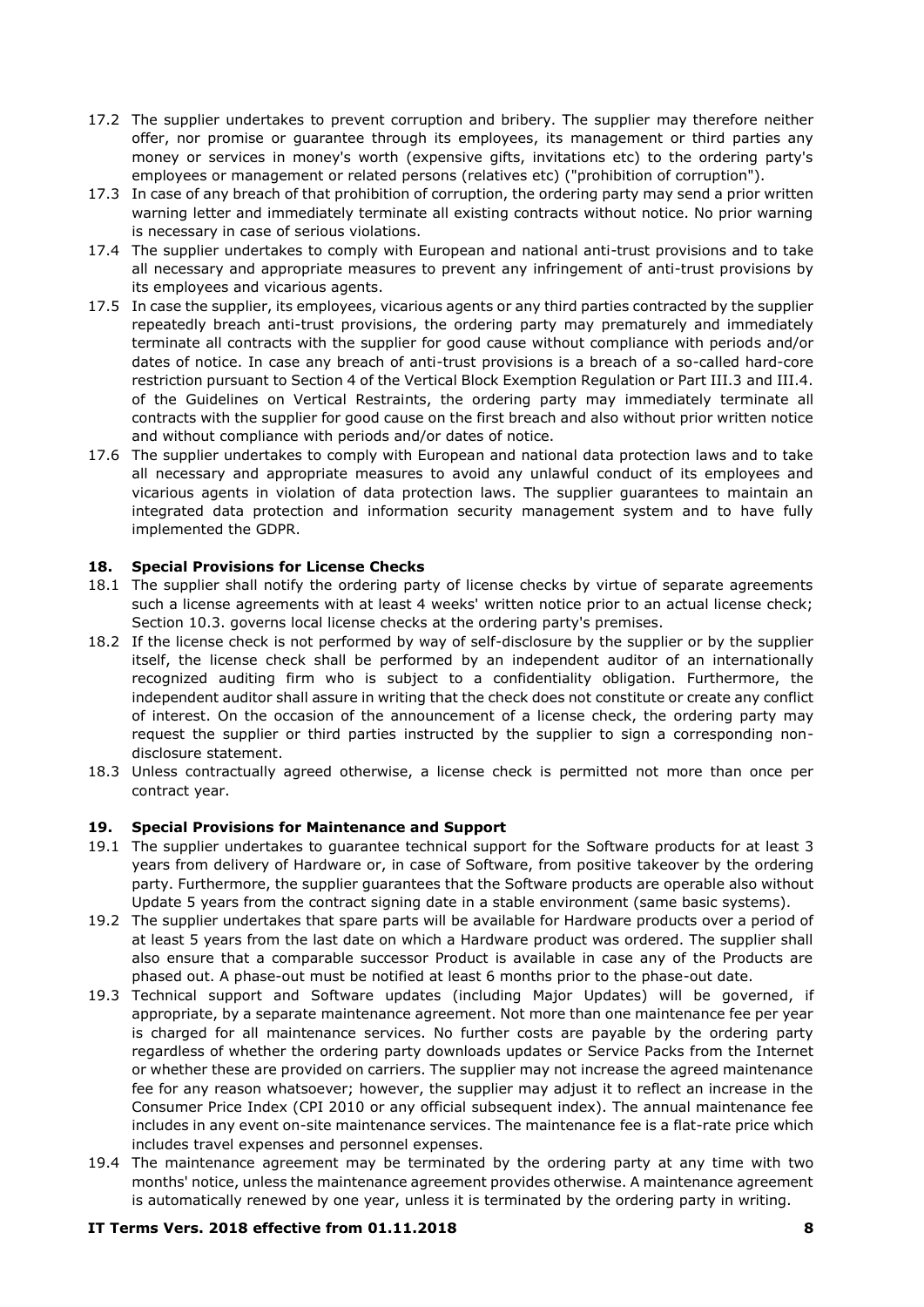19.5 Should an error or malfunction occur, the supplier shall have the following response times after an error message (depending on the severity of an error) to take corrective action:

| <b>Type of Error</b>                                                                                                                                          | Maximum<br><b>Response</b><br>Time            | <b>Maximum</b><br><b>Time</b><br>for<br><b>Corrective Action</b> |
|---------------------------------------------------------------------------------------------------------------------------------------------------------------|-----------------------------------------------|------------------------------------------------------------------|
| Minor error<br>(There will hardly be any<br>restrictions to the use of Hardware<br>or Software; also: errors in<br>documentation or general issues<br>of use) | Within one week                               | During the next update                                           |
| <b>Medium error</b><br>(Use of Hardware or Software will<br>be limited, yet errors can be<br>bypassed for a short while with<br>little effort)                | Within<br>business<br>one<br>day              | Within<br>three<br>business<br>days                              |
| Serious error<br>(Majority or critical function of<br>Hardware or Software is unfit;<br>work no longer possible or very<br>difficult; workaround impossible)  | Within<br>two<br>hours<br>on<br>business days | Within one business day                                          |

These are absolutely mandatory response and repair times, more stringent provisions can be agreed in a particular case.

If the supplier does not correct a Hardware error within the response times and times for corrective action stated above or the supplier does not correct a Software error within the above response times, the ordering party may assert towards the supplier a penalty of EUR 1,500 for each commenced calendar day in excess of those times. In any case, the recovery of any excessive damage is not excluded.

19.6 If the supplier is not domiciled in Austria, the ordering party is not required to make available one or several employees if support services (e.g. maintenance, Troubleshooting) are provided on a public holiday in Austria. If the supplier provides a support service on a day which is a public holiday in the country where the supplier has its domicile or establishment, the supplier will notify the ordering party in due time, no later than within 1 week prior to the scheduled service provision date.

## **20. Special Provisions for the Deposit of the Source Code**

- 20.1 If the parties agree to register the source code, the provisions of this Section will apply.
- 20.2 The supplier will deliver the updated version of the source code of the created application software on sealed CD to the ordering party solely for the purpose of depositing it for security purposes; the supplier does not accept any further warranty. New releases will be created on a continuous basis, released and delivered at least 2 months after they were created. The ordering party shall reliably destroy earlier versions of the source code. The supplier warrants that source code and releases are free of any damage, deficiency and malfunction as well as third-party property rights. Costs for updating the source code and the expenses arising in connection with updating and deposit are payable by the ordering party.
- 20.3 In case of any breach of Section 20.2, the ordering party may recover a penalty equal to up to 3% of the order sum, regardless of the supplier's fault. In any case, seeking compensation for damage in excess of that amount is not excluded. The ordering party will determine the amount of the penalty on the basis of the gravity of the infringement. The supplier may nevertheless prove a lower damage. The order sum as the basis for determining the amount of the penalty shall be the agreed price, including value added tax.
- 20.4 The ordering party has the right to verify the completeness of the delivered source code exclusively in the supplier's presence. The supplier will then seal the delivered source code and hand it over to ordering party for safe custody. All employees who have access to the source code shall be informed and obliged accordingly. The ordering party will use all care and diligence to protect the source code from access by third parties.
- 20.5 Prior to receipt of the contractual terms of use, the ordering party shall not use the source code in any form, make available all source code programs, whether in the original or also in changed